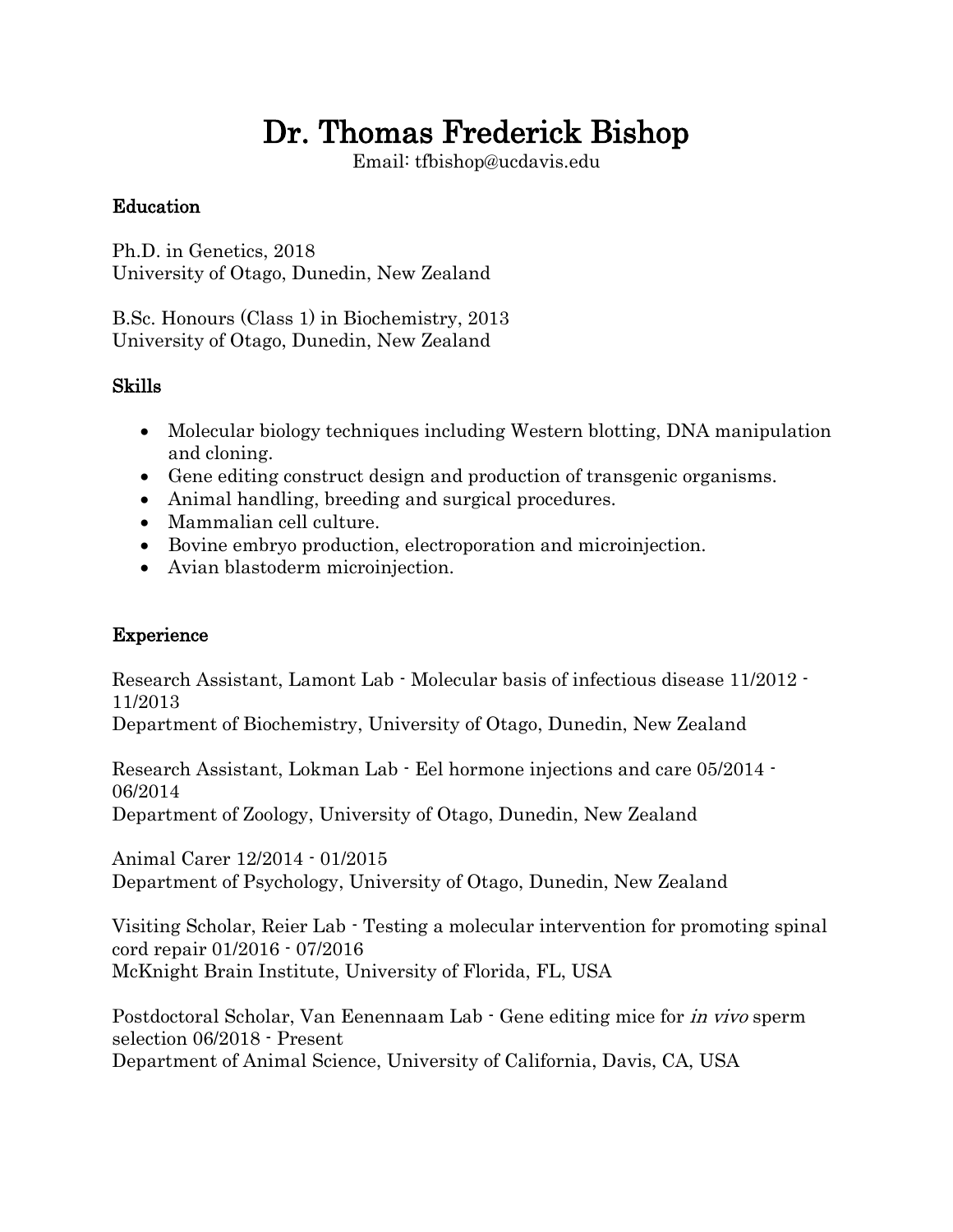### Publications

Bishop, T.F. (2012) Identification of the cytoplasmic protease involved in the pyoverdine-dependent signal transduction pathway in Pseudomonas aeruginosa. Honours Dissertation, Department of Biochemistry, University of Otago, Dunedin, New Zealand

Bishop, T.F. (2017) The molecular mechanism of *Xenopus* regeneration and its activation in mammals. Ph.D. Thesis. Department of Zoology, University of Otago, Dunedin, New Zealand

Bishop, T.F., Martin, L.W. and Lamont, I.L. (2017) Activation of a cell surface signaling pathway in *Pseudomonas aeruginosa* requires ClpP protease and new sigma factor synthesis. Front Microbiol. 8: 2442

Bishop, T.F. (2019) Method for reducing dephasing during cluster DNA sequencing. USPTO patent number 10329615

Bishop, T.F. and Van Eenennaam, A.L. (2020) Genome editing approaches to augment livestock breeding programs. J Exp Biol. 223: jeb207159

Bishop, T.F. and Beck, C.W. (2021) Bacterial lipopolysaccharides can initiate regeneration of the Xenopus tadpole tail. *iScience*. 24: 103281

Bishop, T.F. and Beck, C.W. (2022) A molecular mechanism of larval regeneration. In review.

#### References

## Prof. Iain Lamont

Department of Biochemistry, University of Otago, Dunedin, New Zealand +64 3 479 7869 [iain.lamont@otago.ac.nz](mailto:iain.lamont@otago.ac.nz)

## Assoc. Prof. Caroline Beck

Department of Zoology, University of Otago, Dunedin, New Zealand +64 3 479 4109 caroline.beck@otago.ac.nz

## Prof. Paul Reier

Department of Neuroscience, University of Florida, Gainesville, FL, USA 352 627 9324 reier@ufl.edu